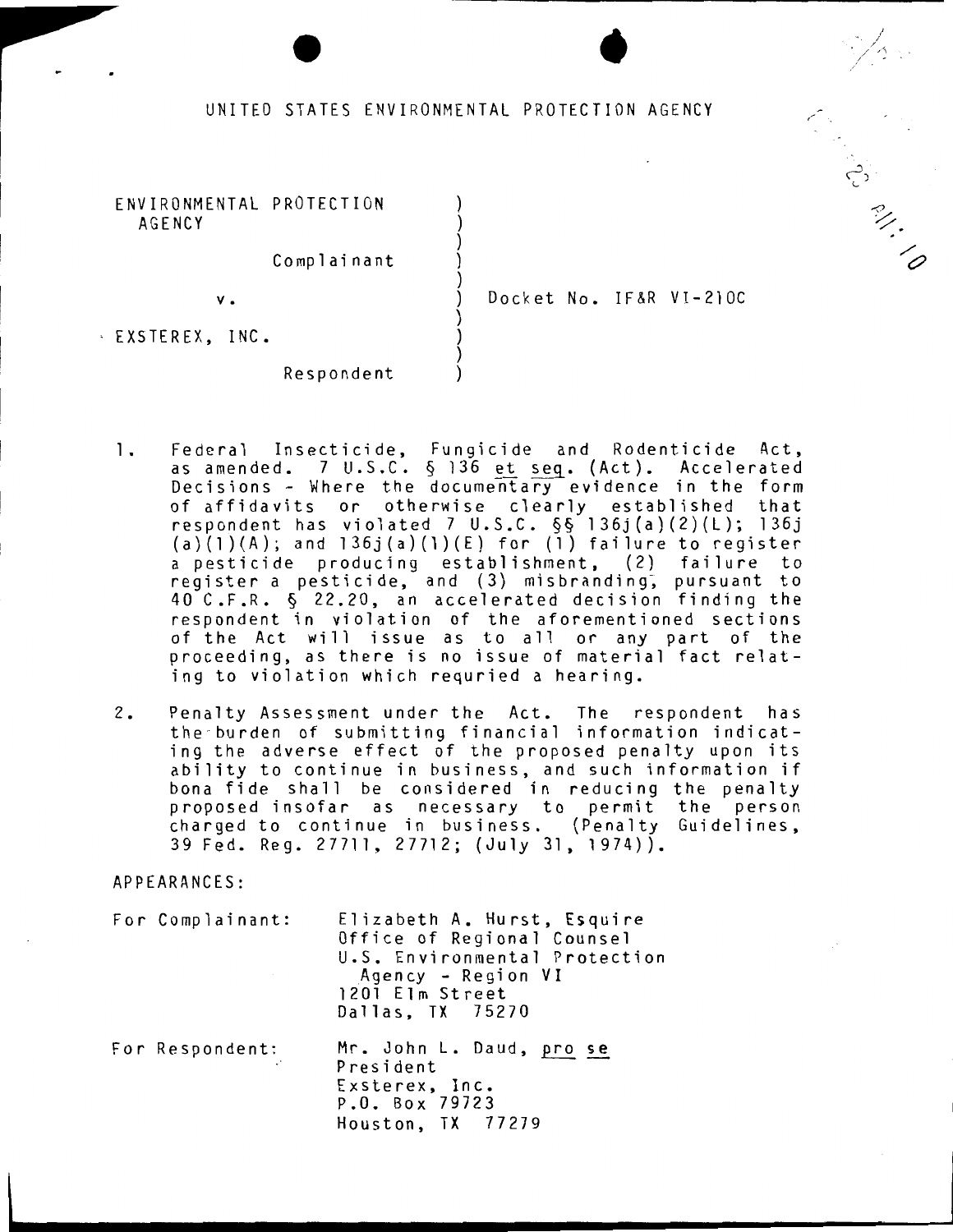### ACCELERATED DECISION

#### Introduction

This proceeding was commenced by the issuance on October 25, 1984 of a complaint by the Director, Air and Waste Management Division, U.S. Environmental Protection Agency (EPA or Agency), Region VI, charging respondent, Exsterex, Inc., with violations of the Federal Insecticide, Fungicide, and Rodenticide Act, as amended,  $7 \text{ U.S.C. } \S$  136 et seq. (Act), and certain implementing regulations.

Count One of the complaint alleged that respondent was engaged in the business of producing a pesticide product designated as "Bug Drug" (hereinafter without quotation marks.) It further alleged that Bug Drug was a pesticide as defined in 7 U.S.C. § 136(u). The Count charged respondent with a violation of 7 U.S.C.  $\S$  136j(a)(2)(L) for failing to register as a pesticide producing establishment. Count Two stated that respondent failed to register Bug Drug as a pesticide in violation of 7 U.S.C. § 136j(a)(l)(A). Count Three claimed respondent violated 7 U.S.C.  $\S$  136j(a)(1)(E), and certain implementing regulations, for selling a pesticide that was misbranded. The Count contained numerous illustrations of the purported misbranding which are set out more fully below in the Findings. The penalties sought in the complaint were \$1,050 under Count One, \$800 under Count Two, and \$5,000 under Count Three, for a total of \$6,850.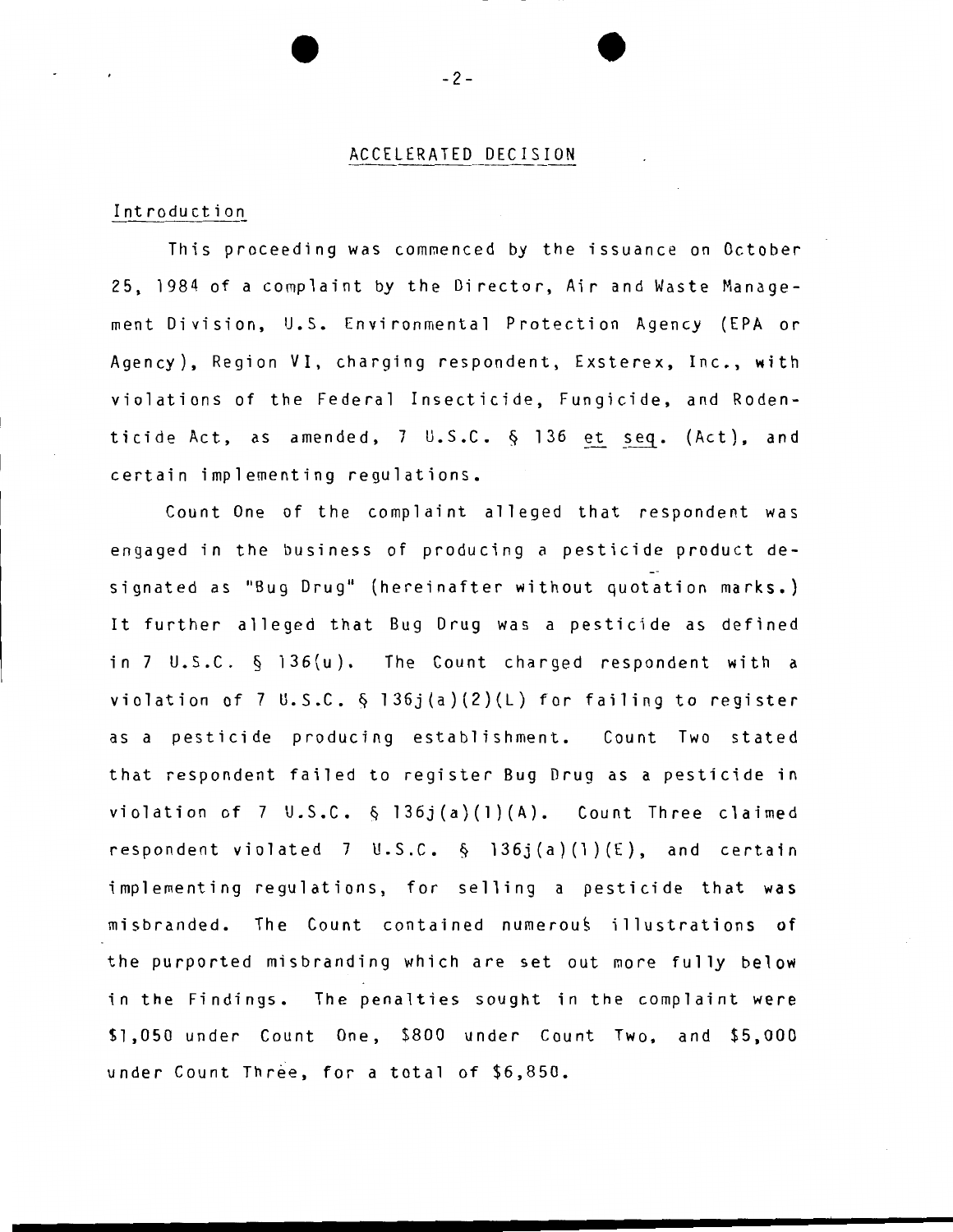On May 31, 1985, complainant served a motion for an accelerated decision. Respondent served an answer to the motion on June 10, 1985. For reasons stated in the Ruling of July 31, 1985, the undersigned granted complainant's motion. By order of August 2, 1985, the parties were directed to submit briefs on the question of the assessment of a civil penalty. In its brief, complainant reduced the proposed penalty sought to \$5,640. This reduction was based upon a recalculation of the penalty placing respondent in a Category I, business size (annual gross sales of less than \$100,000.) More particularly, the proposed penalty under Counts One and Two is \$320 each. For the alleged multiple misbranding charges under Count Three the penalty sought is \$5,000.

# FINDINGS OF FACT

Respondent, located at 334 Electra Drive, Houston, Texas, is a corporation organized under the laws of the State of Texas in 1982. There are 12 shareholders. It is in the business of producing and selling a product designed for the control and elimination of roaches. The operations of respondent are modest, indeed, and its income is nil. More precise ly, respondent's sales for 1983 were \$274 and it had a net loss of \$1276. For the year 1984, its sales were \$781 and there was a net loss of \$2100. The respondent's fragile financial condition is supported by information submitted on U.S. Internal Revenue forms, attached to its certified

-3-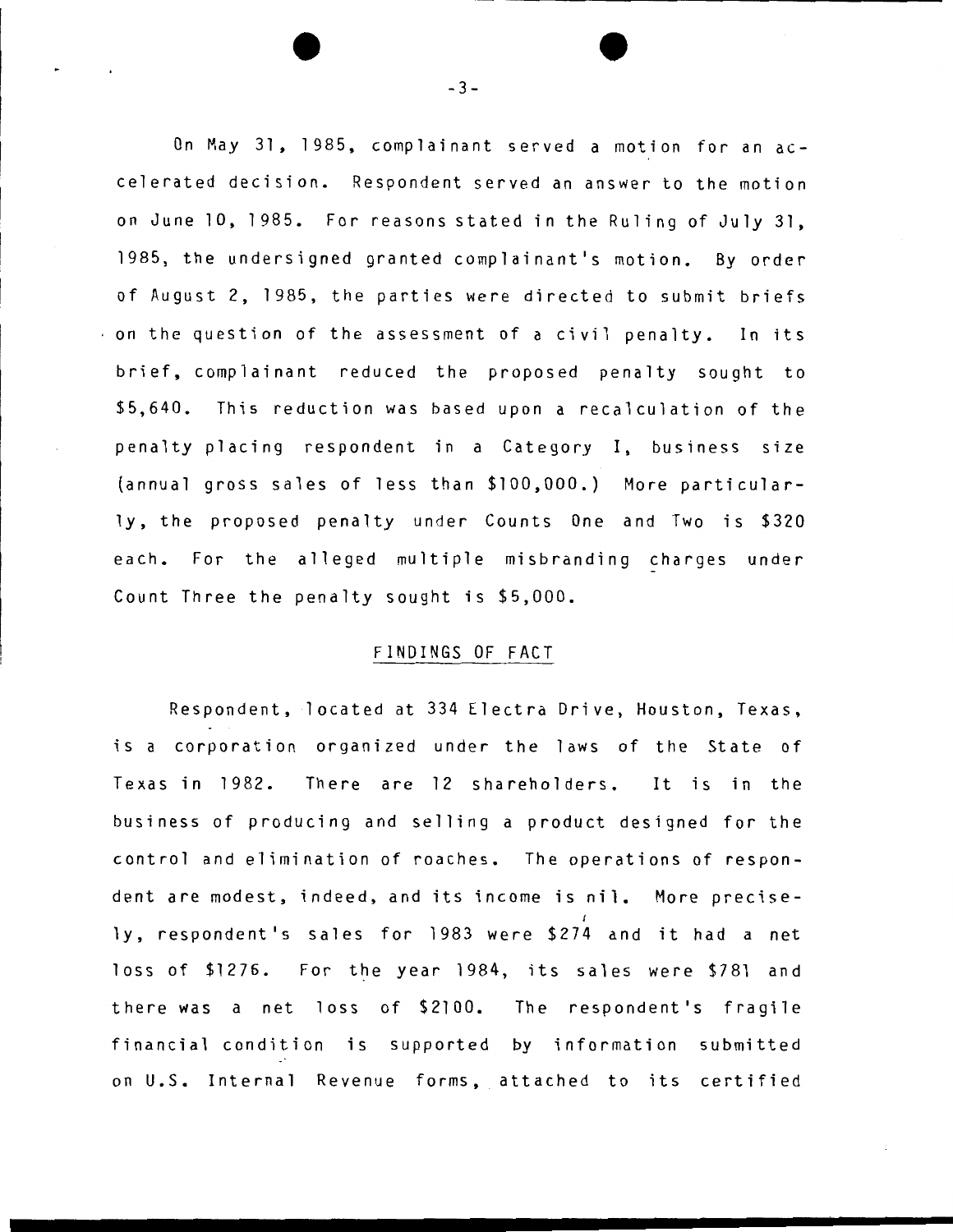financial submissions, more of which will be said below. Stated starkly, the respondent is in poor financial health.

From on or about November 1983 to April 1984, respondent was engaged in the business of producing a product, stated by complainant to be a pesticide under the name of Bug Drug. On November 15, 1983, Jimmy Day, an inspector for the Texas Department of Agriculture, at the request of the EPA initiated an inspection of respondent's business in order to determine compliance with the Act and implementing regulations.

Day identified himself and issued a Notice of Inspection. He inquired of respondent's president, Mr. Daud, if respondent produced any other product except Bug Drug. Duad replied in the negative. Day requested and received a sample of the label used on the product. The label did not contain an EPA establishment number, or an EPA registration number. Nor did the label state by weight the active ingredients. Upon inquiry of Daud why such information was missing, the reply was that he considered the product a "natural pesticide" for the reasons that all the ingredients occur in a natural state and thus the product was man made. Daud's view was that the laws were too general. He was of the mind that if one were legally obligated to register the product, which was sodium tetraborate, then frogs, birds and the like should be registered as they all kill roaches. Oaud further remarked that a party with the Capital Legal Foundation in Washington, D.C. advised him that the EPA was unconstitutional,

 $-4-$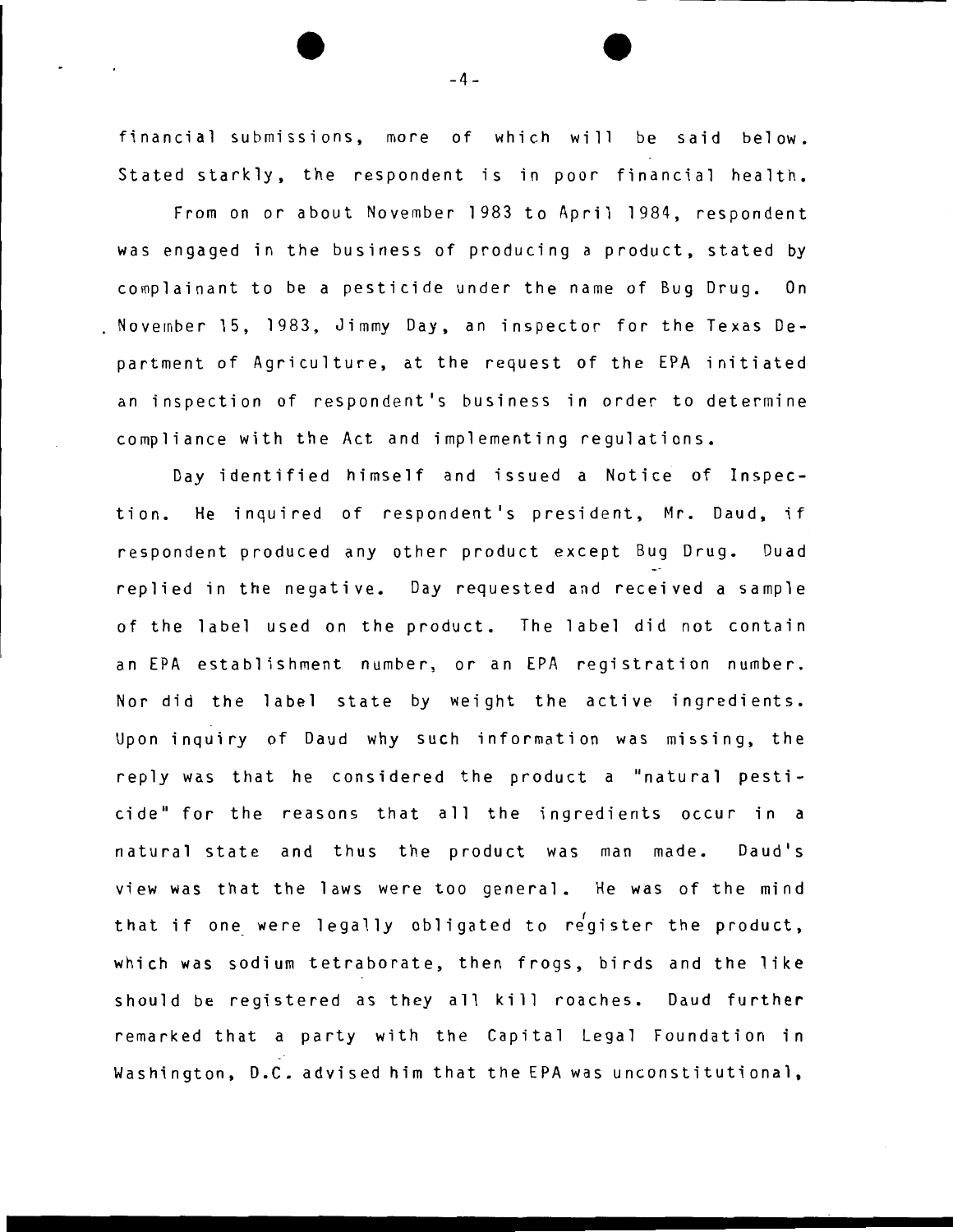that he should go ahead and produce the product. Daud felt the law did not pertain to his situation. Thus, he neither registered his establishment or product. Day read the definition of pesticide in the Act, more of which will be said below, to Daud. When the inspector inquired why respondent's label did not at least show the percentage by weight of the active ingredients in his product, he was met with the answer that if respondent did that then the product could be produced by competitors. Day informed Oaud that it was mandatory to list the active ingredients, but that all the inactive ingredients need not be listed.

During the inspection, Daud was advised what was required to bring the respondent into compliance. Among others, respondent first would have to apply to EPA for an establishment number; that it would have to change the label on the product to include the required information; and that it should be submitted to EPA for approval and a registration number. Daud was advised that until the aforementioned was accomplished respondent could not continue to sell Bug Drug or else it would be in violation of the Act and the companion Texas statute.

At the time of the inspection Daud was asked how much Bug Drug was sold and to whom. The latter stated 50 cases were produced and sold to customers, including the Spring Branch Independent School District (SBISD) in Houston, Texas, and the U.S. Coast Guard. Oaud related that respondent was

-5-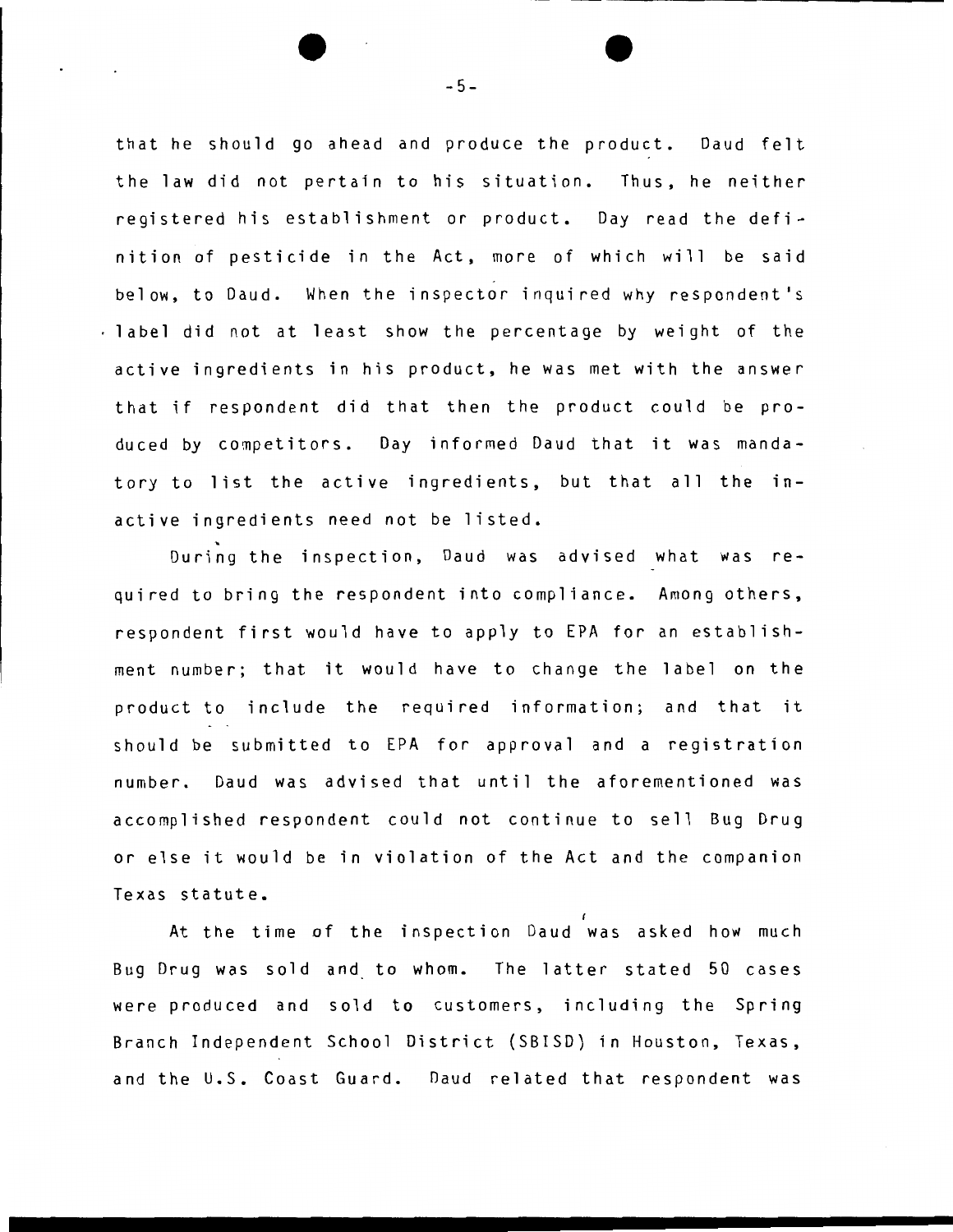also in the process of obtaining a stock number from the General Services Administration (GSA) in order that sales might be made to all Federal agencies.

On April 24, 1984, Day obtained documentation that respondent sold and shipped 25 cases of Bug Drug in November 1982 to SBISD, and that the product was used to kill roaches. Day also obtained 10 sample containers of the product on his visit to the school district, which samples contained respondent's labels.

On a GSA form entitled "Application for Presenting New Articles," dated May 24, 1983, the respondent offered Bug Drug for sale to that Agency. On this form respondent stated that the following organizations were commercial users of the product: (1) SBISO, (2) Omega Services, NASA Johnson Space Center, and (3) Harris County Buildings. Listed as Federal agencies that purchased the product were the Texas Air Guard and the U.S. Coast Guard. Respondent also represented on the GSA form that the active ingredient in Bug Drug was "sodiumtetraborate, other parts are foodstuffs" and that the basic functional purpose of the product was for "the control and elimination of roaches."

At the time respondent sold the prqduct to the SBISO, and offered it for sale to GSA it had not registered the product as a pesticide wfth the EPA. Additionally, a search of EPA files on June 11, 1984 disclosed that respondent has failed to register with the EPA as a pesticide producing establishment.

-6-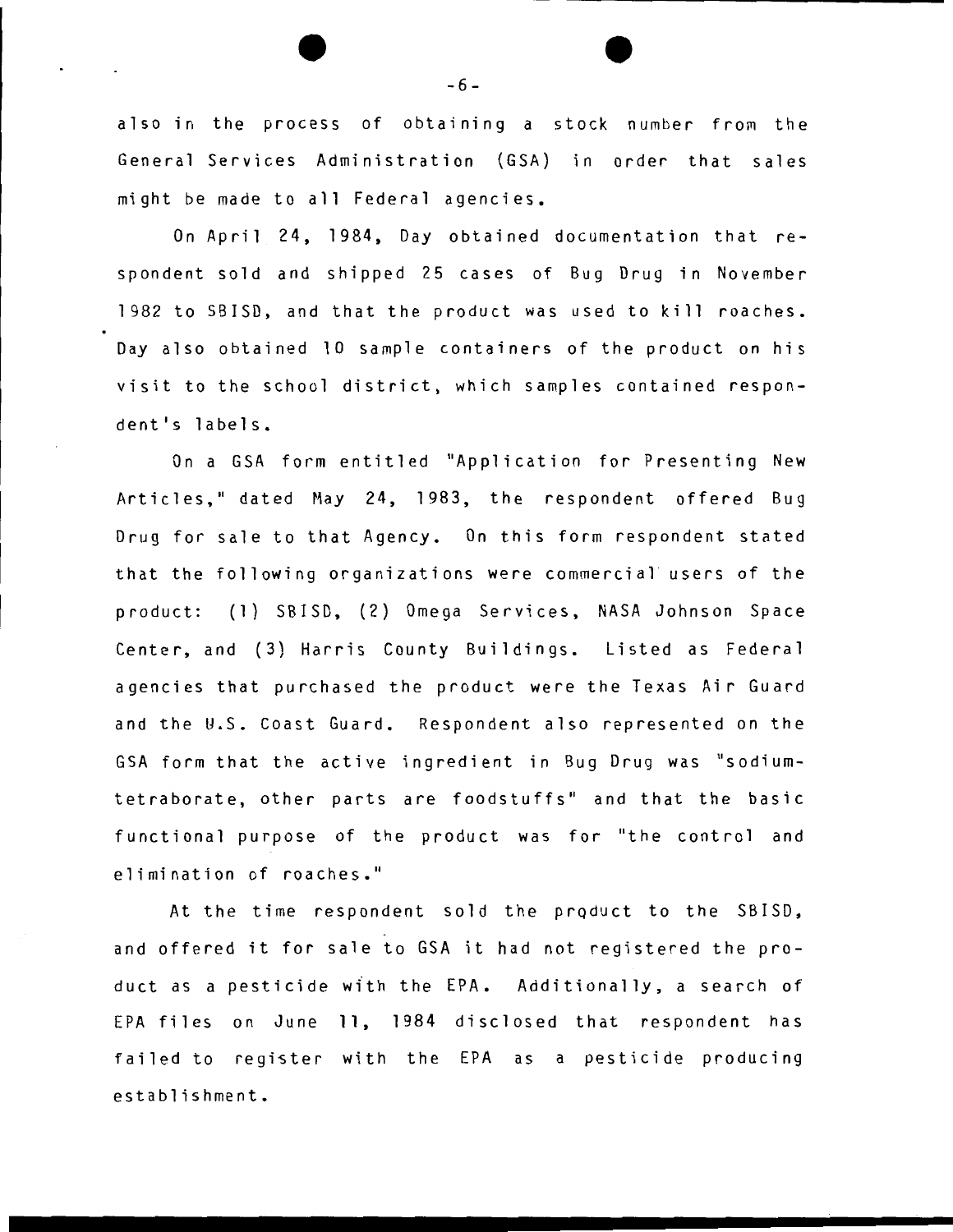An examination of the label on Bug Drug · contained the following statements pertinent to this decision: (1) "Not a Pesticide." (2) "THE BUG DRUG is a new concept in pest control: It is not a pesticide! . . . Ordinary pesticides can be dangerous." (3) "And because it is probably the safest possible solution to the roach problem, it can be used freely throughout a home or apartment." (4) "The BUG DRUG contains all natural ingredients  $\ldots$   $\ldots$  The label did not contain directions addressing the limitations or restrictions on the use of the product concerning the protection of health and the environment. The ingredient statement was not on the front panel of the label and was not clearly distinguishable from other labeling text. The percentage or active and inert ingredients was not stated on the label. Additionally, the label warning and precautionary statements did not set forth adequate -statements on practical treatments and hazards to human and domestic animals.

#### DISCUSSION AND CONCLUSIONS OF LAW

An examination of respondent's pleadings\* shows with great clarity that the heart of its case is the contention that Bug Drug is not a pesticide, and thus not within the

Respondent's General Denial, and Answer to Complaint to Assess Civil Penalty, both documents served March 1, 1985.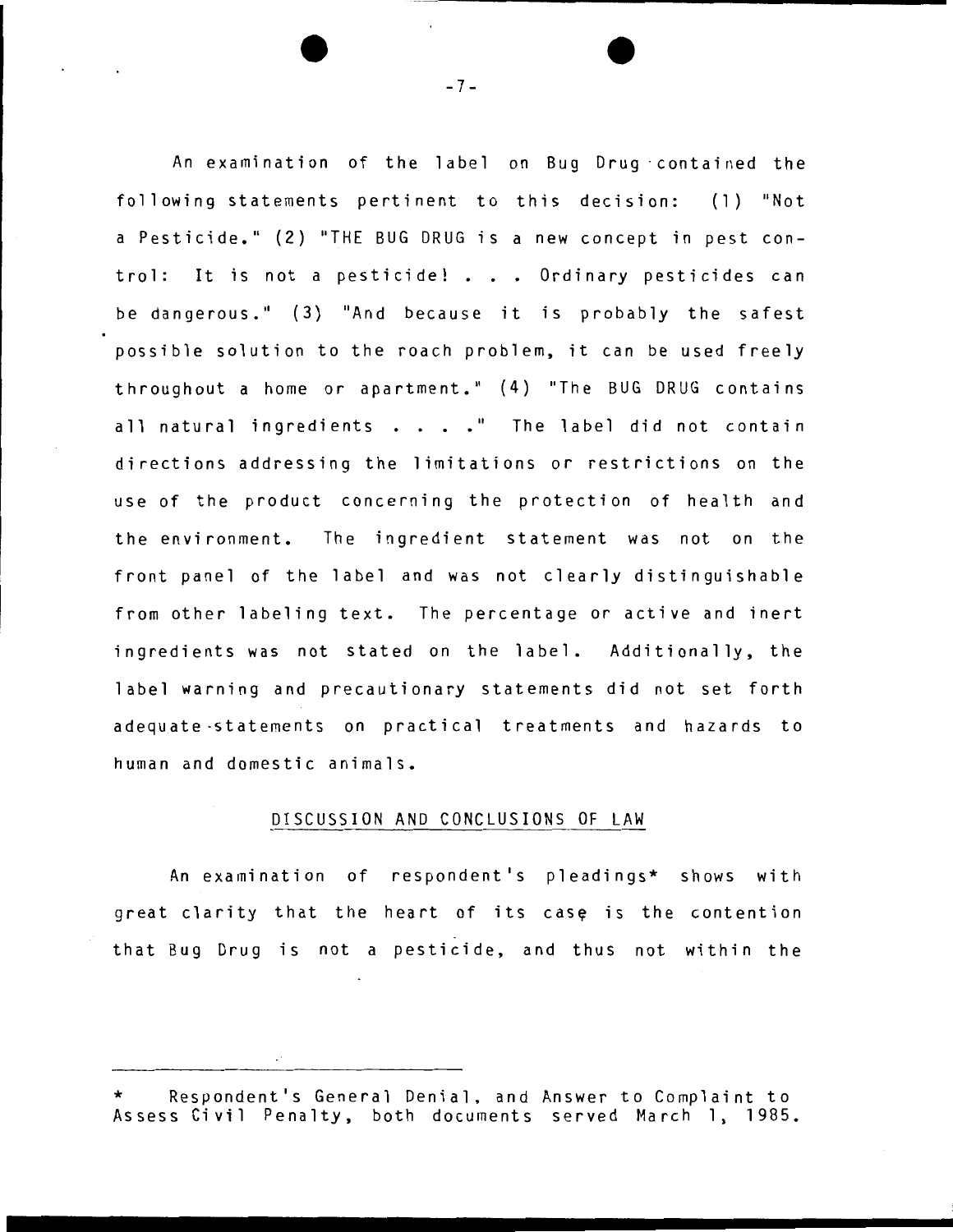purview of the Act. In pertinent party,  $7 \text{ U.S.C. } \S 136(u)$ states:

Pesticide. - The term "pesticide" means (1) any substance or mixture of substances intended for preventing, destroying, repelling or mitigating, any pest  $\cdots$ "Pest" is defined, in significant part, as:  $\ldots$  . (1) any insect  $\ldots$  . . or (2) any other form of terrestial<br>
....life .... which the<br>
Administrator doclares to be a nest . . . . life . . . . which the<br>Administrator declares to be a pest under section  $136w(c)(1)$  . . . . <sup>7</sup>u.s.c. § 136(t).

"Insect" is defined, in pertinent part, as:

 $\ldots$  any of the numerous small invertebrate animals . . . for the most part belonging to the class insecta, . . . as for example, beetles, bugs . . . . 7 U.S.C. § 136{a).

A "roach" or "cockroach" fall clearly within the definition of "pest", and the respondent held his product out, and sold same, for the "control and elimination" of roaches. As such, Bug Drug came within the statutory definition of a pesticide. The fact that respondent stated on its containers that the product was "NOT A PESTICIDE" borders on the ludicrous and is without legal significance. A Such an erroneous and self-serving disclaimer cannot absolve the respondent from legal responsibility.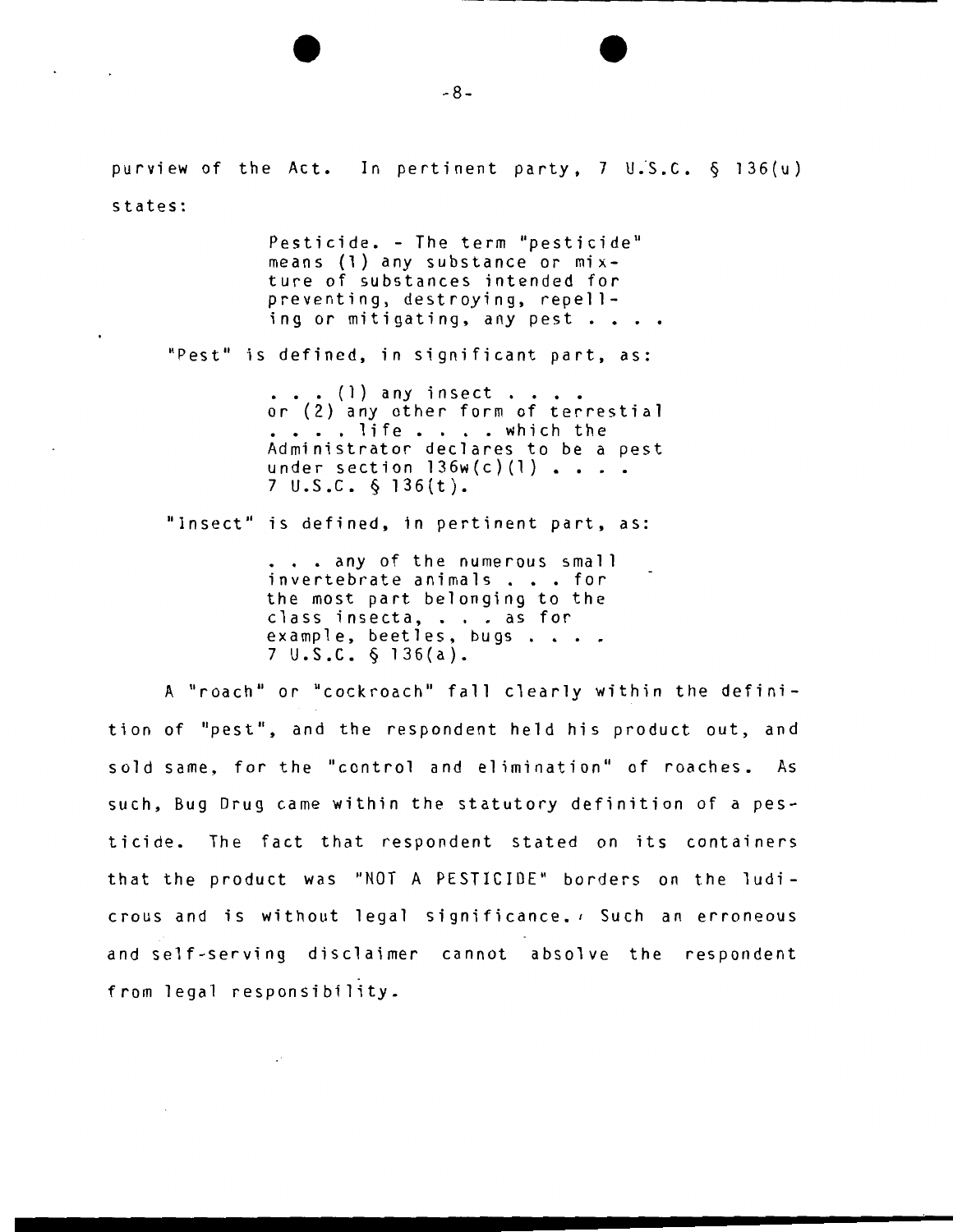Addressing Count One, 7 U.S.C. § 136(dd), defines "establishment" to mean "any place where a pesticide or device or active ingredient used in producing a pesticide is produced, or held, for distribution of sale." Respondent was required to register its pesticide producing establishment with the Administrator of the Agency. 7 U.S.C.  $\S$  7(e)(a). Its failure to so register was a violation of 7 U.S.C. § 136  $j(a)(2)(L)$ .

Turning to Count Two, respondent sold and offered for sale the pesticide Bug Drug. However, the respondent did not register the pesticide with the Administrator as required by 7 U.S.C. § 136(a). Its failure to do so was a violation of 7  $U.S.C. \S 136j(a)(1)(A)$ .

Concerning Count Three, the appropriate section of the Act provides, in short, that a pesticide is misbranded if its labeling bears any statement which is false or misleading in any particular. 7 U.S.C. § l36(q). The misbranding section of the Act is further amplified and explained by 40 C.F.R. § 162.10. Respondent's claim that Bug Drug was not a pesticide was false on its face, and in violation of 7 u.s.c. § 136(q). The labeling claim the Bug Drug is a new concept in pest control in that it was not a pesticide, and that ordinary pesticides can be dangerous amounted to a false and misleading comparison with other pesticides. The toxicity of Bug Drug and the mode of action of the active

-9-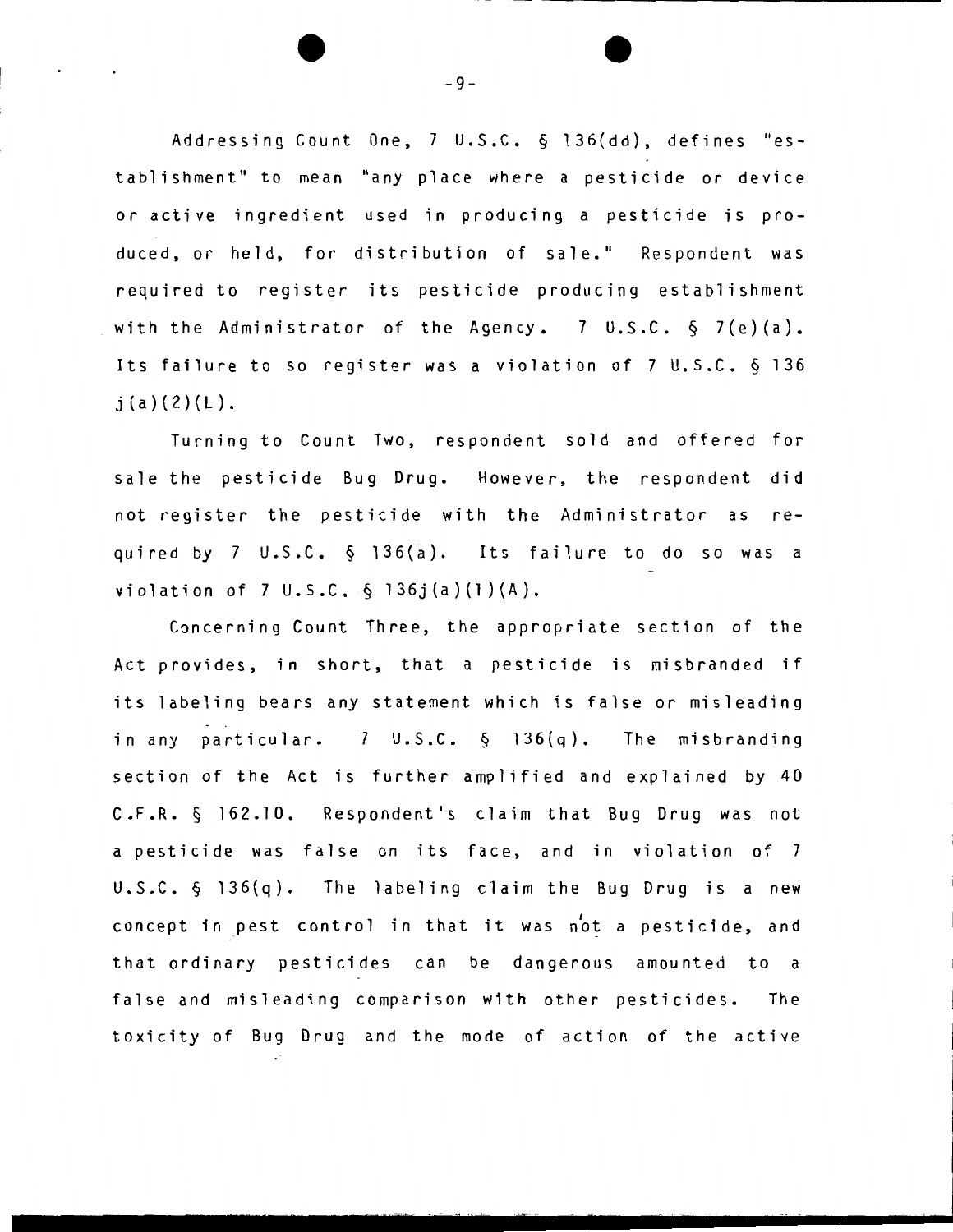ingredient is similar to the toxicity characteristics in boric acid, the active chemical ingredient of other pesticides. The respondent's labeling was in violation of 40  $C.F.R. \S 162.10(a)(5)(4).$  Then there is respondent's labeling claim that Bug Drug is probably the safest possible solution to the roach problem and could be used freely. This was a false and misleading statement as it did not contain the qualifying phrase "when used as directed" as required by 40 C.F.R.  $\S$  162.10(a)(5)(ix). The respondent engaged in additional misbranding in using a labeling statement that the product contained "all natural ingredients." This was in violation of 40 C.F.R.  $\S$  162.10(a)(5)(x)(A) for the reason that the active ingredient in the pesticide was sodium tetraborate. Respondent was also in violation of 7 U.S.C. § 136{q}(l)(F) and 40 C.F.R. § l62.10(a)(l), for the reason that the label did not contain directions regarding the limitations or restrictions on the use of the product concerning the protection of health and the environment. Nor was respondent's ingredient statement on the front panel and clearly distinguishable from the other written parts of the label. This was a violation of 7 U.S.C.  $\S$ § 136(q)(1)(E),  $136(q)(2)(A)$ , and 40 C.F.R.  $\S$  162.10(g)(2). The respondent also engaged in additional misbranding infractions in that the label did not state the percentage of active and inert ingredients, in violation of 40 C.F.R. § 162.10(g)(l)(4). Respondent also ran afoul of 7 U.S.C.  $\S$  136(q)(1)(G), and

-10-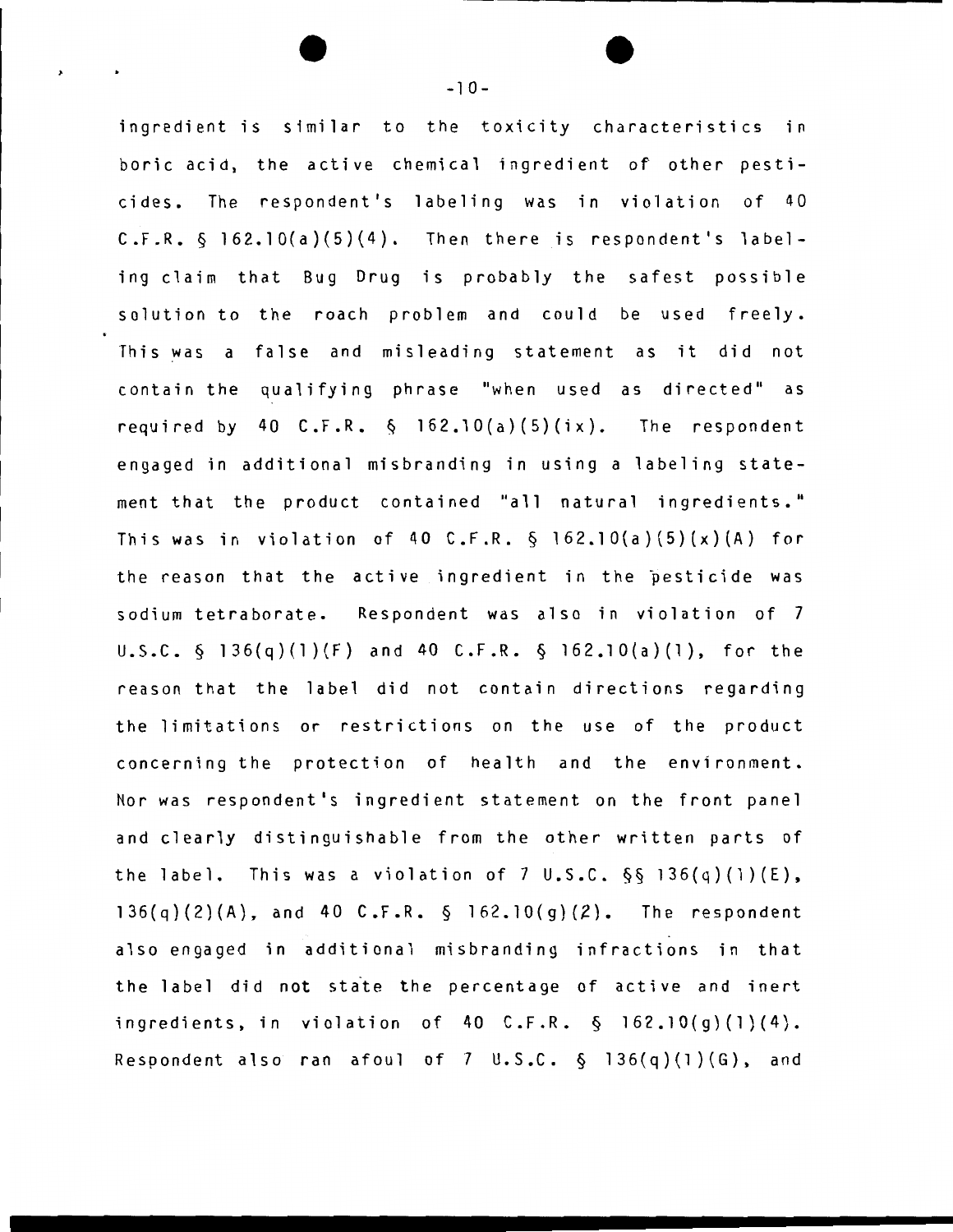40 C.F.R. § 162.10{h), in that the label did not contain required warnings and precautionary statements concerning the general area of toxicological hazard, including dangers to children and the environment.

## Penalty Issue

In determing the amount of penalty for a violation, 7  $U.S.C. \S 136 1(4)$  provides, in pertinent part, ". . . the Administrator shall consider the appropriateness of such penalty to the size of the business of the persons charged, the effect on the person's ability to continue in business, and the gravity of the violation  $\cdot \cdot \cdot \cdot$  The Agency's Guidelines for Civil Penalties under the Act, - 39 Fed. Reg.  $27711-27722$  (July  $-31$ ;  $-1974$ ), expand upon and refine the factors mentioned in the Act. The Guidelines provide that in assessing the "gravity of the violation" such factors as the following be considered: (1) The potential that the act committed has to injure man and the environment; (2) The severity of such potential injury; (3) The scale and type of use anticipated; (4) The identity of the persons exposed to a risk or injury; (5) The extent to which the applicable provisions of the Act were in fact followed; (6) The particular person's history of compliance and the actual knowledge of the Act; and (7) The evidence of good faith in the instant circumstances.

Applying the above criteria to respondent's violations show them to be something far less than grave. Violations

 $-11-$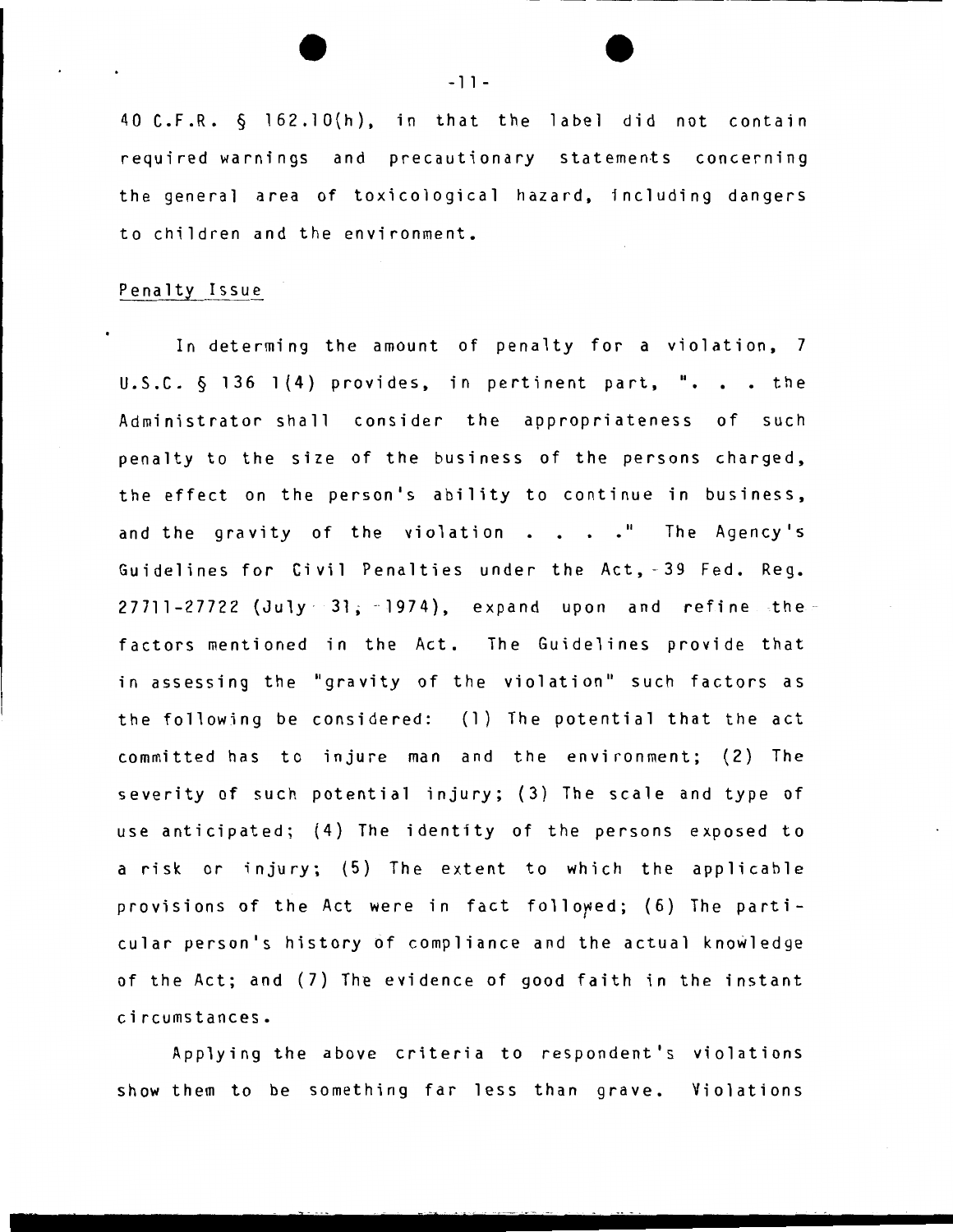there were. but in the respondent's favor are the following factors: It is an exceedingly small business operation with a minuscule amount of sales, and thus the potential for harm was greatly reduced. Though flat-out wrong in its interpretation of pesticide, respondent relied upon information given to him by some source in Washington, D.C. that the "EPA was unconstitutional." This may have been supremely naive, but it was not bad faith. To the contrary, respondent showed good faith in ceasing sales and cooperating in the investigation. There is no convincing evidence that man was injured nor the environment damaged by the pesticides. Nor does the record evidence show that in the past respondent has been remiss in compliance. This is not a case of an engregious violator, having sold or distributed a highly dangerous pesticide on a massive scale. Stripped to its bare bones the record shows a small business, overzealously "puffing" its product to the extent of misbranding, and unintentionally violating the Act, with no harm caused.

Of the five categories concerning size of business set forth in the Guidelines, respondent's annual sales technically bring it within Category I. However, in actuality it experienced a financial operating loss for the two previous calendar years. At this juncture, it is necessary to consider the statutory mandate to weigh the respondent's ability to continue in business if the penalty proposed is levied against the respondent. The Guidelines provide that a respondent may submit financial information indicating the

 $-12-$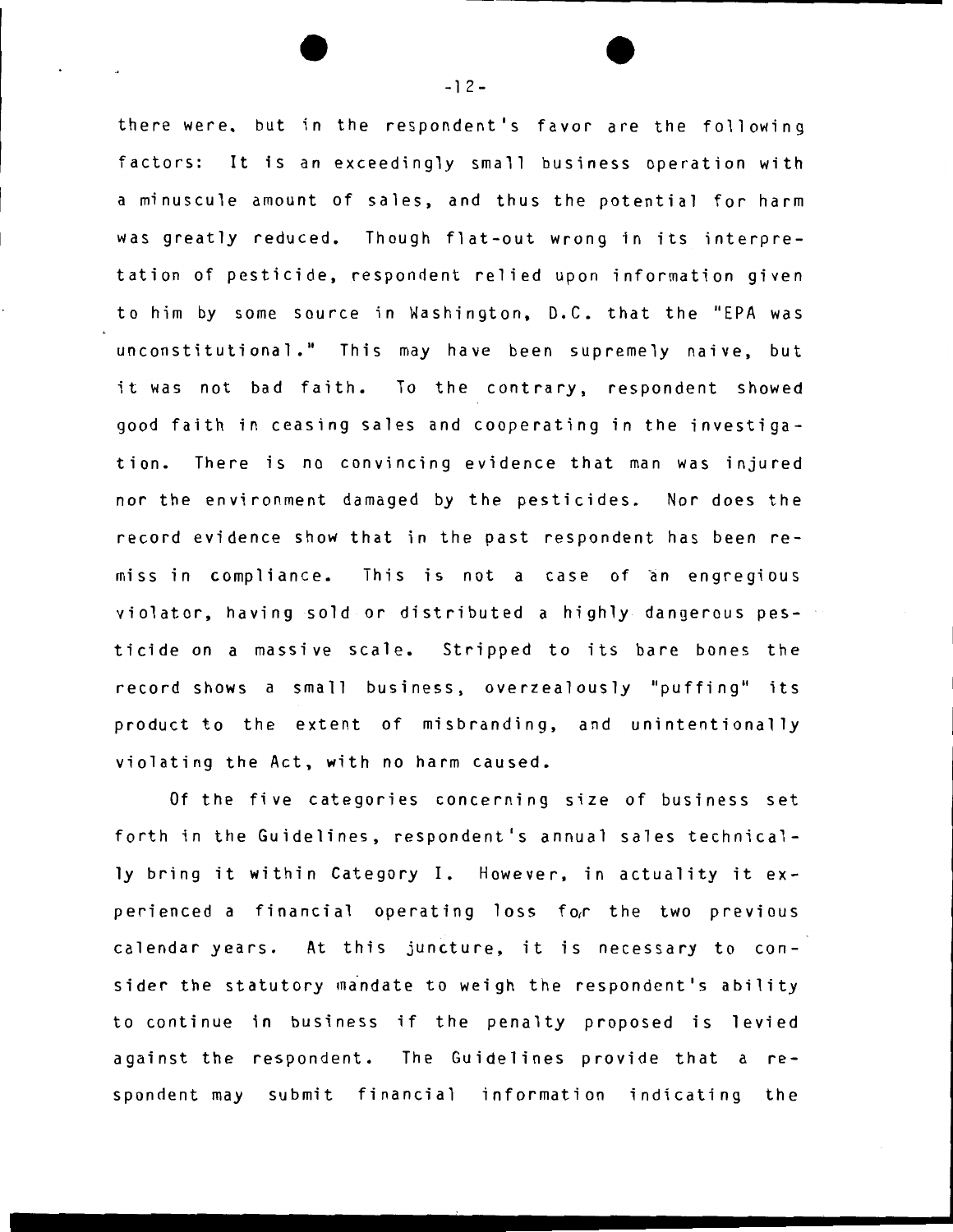adverse effect of the proposed penalty upon its ability to continue in business. Such information, if bona fide, shall be considered in reducing the penalty proposed insofar as is necessary to permit the person charged to continue in business. The Guidelines also provide for an "unlimited adjustment" in the proposed civil penalty upon a showing by a respondent that the proposed penalty would have a "significant adverse effect" upon its ability to continue in business, with the burden upon the respondent to show such adverse effect. The Guidelines require that the "certified financial records . . . . shall conform to generally recognized accounting procedures." The written income submjssions, bore the corporate seal of respondent and Daud•s signature. The documents met the general definition of "certified."\* The ideal situation, of course, would be to have the records analyzed and a report submitted by a certified public accountant. Due to the ever so small operations of the respondent, and the additional costs this would mean to an already economically depressed business, such a requirement is not neeessary, if the documentation submitted is otherwise credible. In this regard the genuineness of respondent's financial data is buttressed by information submitted on U.S. Internal Revenue forms attached to the certified submissions. The

<sup>&</sup>quot;Certify" means to authenticate or vouch for a thing in writing. To attest as being true. Black•s Law Dictionary, (5th Ed. 1979).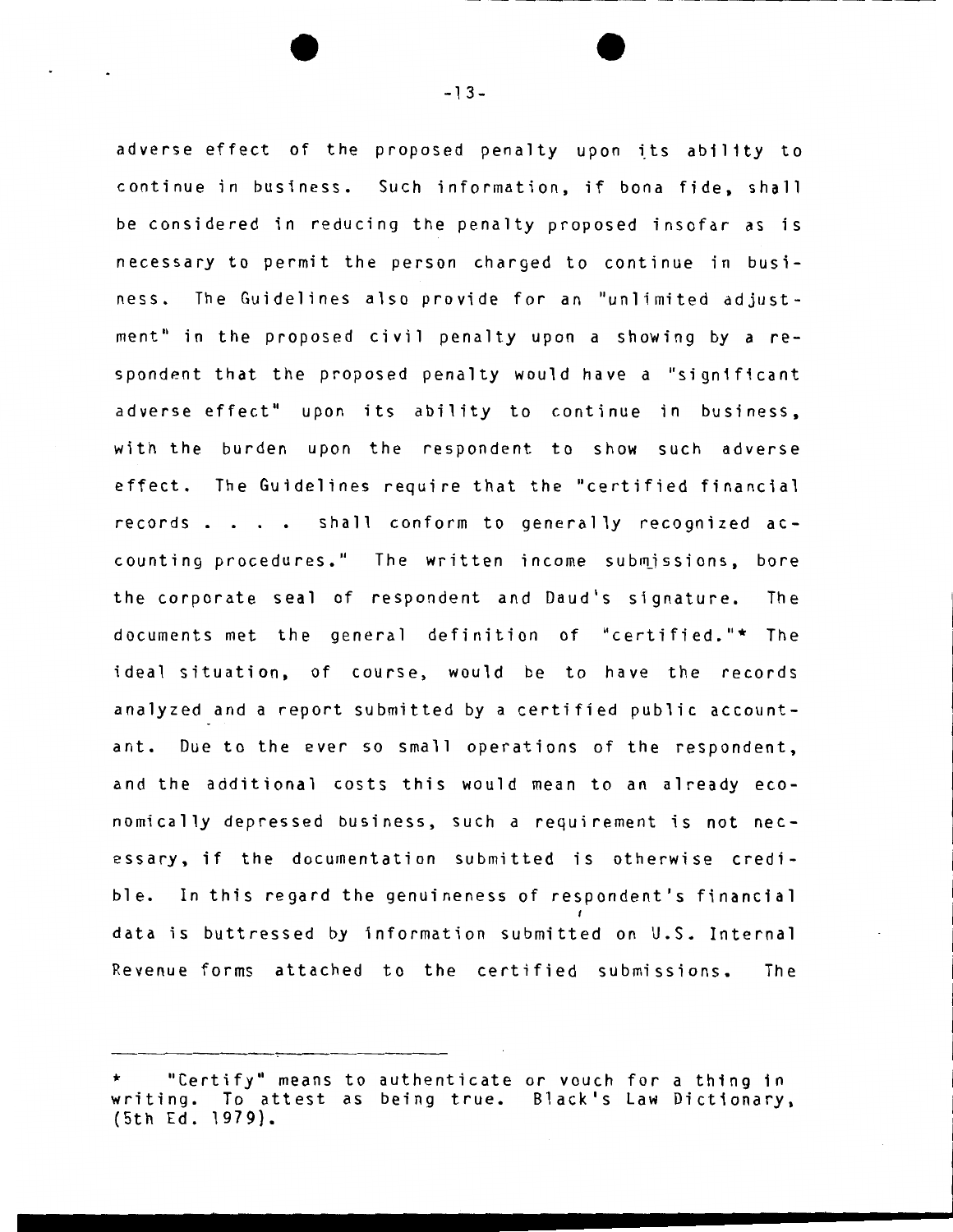respondent has met its burden by the submission of its certified financial data.

On the facts of this case, any proposed civil penalty assessed must come to grips with the real world. One is led ineluctably to consider seriously the viability of the respondent to continue in business, by the imposition of the proposed civil penalty of \$5,640. To assess such a penalty would be draconian. The Guidelines, however, have wisely provided for such a situation by incorporating the "unlimited adjustment" provision where the proposed civil penalty would have a significant adverse effect upon respondent's ability to continue in business.

## ULTIMATE CONCLUSION AND ORDER

It is concluded that respondent has violated the following portions of the Act: 7  $U.S.C. S\S 136j(a)(2)(L)$ , 136 $j(a)$  $(1)(A)$ , and  $136j(a)(1)(E)$ . It further concluded that a penalty should be assessed respondent for its violations and as a deterrent commiting same in the future. It is concluded further that the penalty proposed by the complainant in its complaint of \$5,640 be denied. Based uupon the totality of record evidence, 7 U.S.C. § 136 l(a)(4}, and the Guidelines for Civil Penalty, is concluded that a condign penalty in this matter is \$500. This amount is sufficient for the penalty, adequate to deter any future violations, and not financially fatal to respondent's fledgling business.